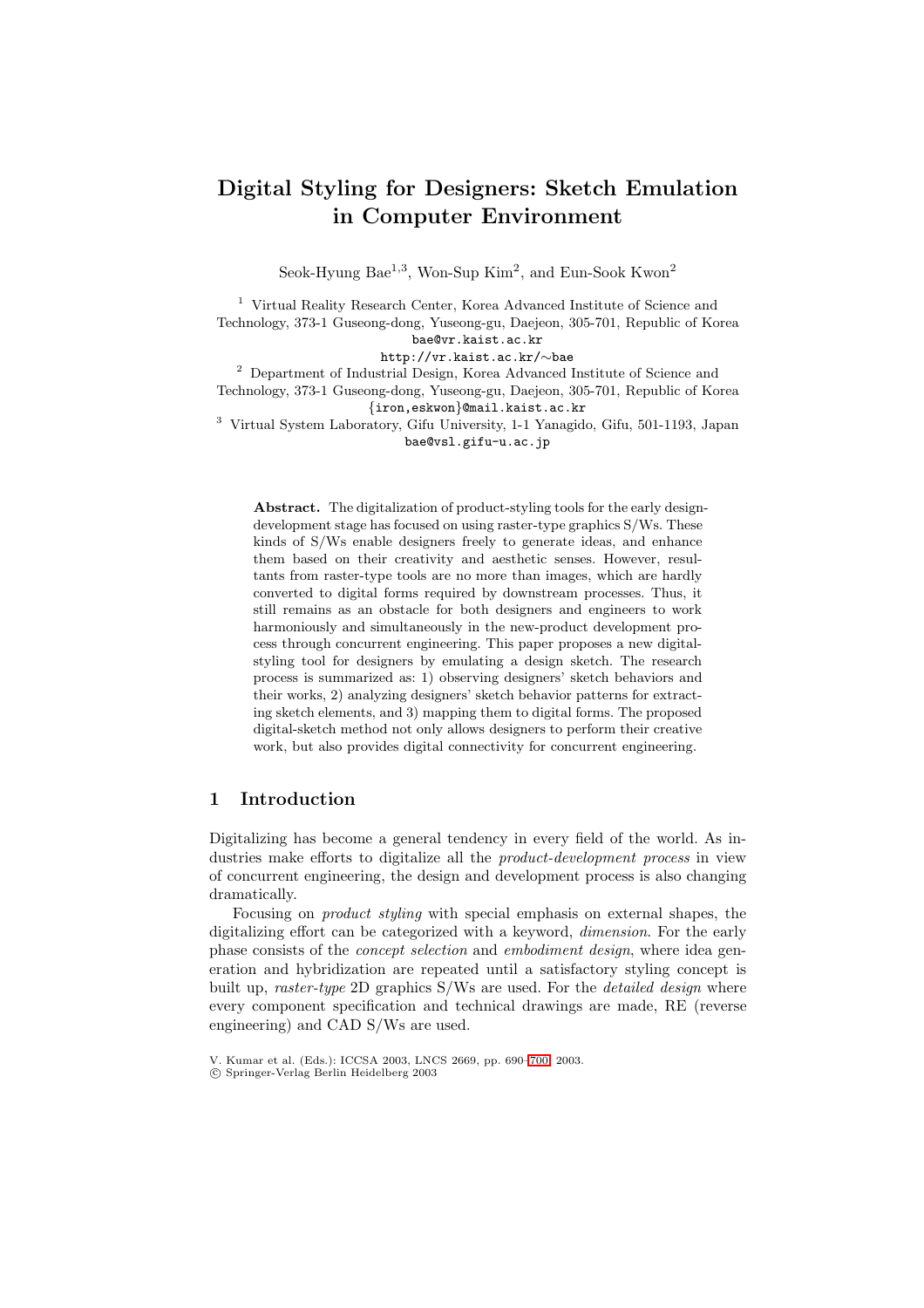However, the digitalization for the early-phase design development is somewhat controversial especially from a concurrent-engineering point of view. Undoubtedly, raster-type 2D graphics S/Ws are quite compatible with the designer's work in the concept selection and embodiment design stages: 1) the *rapid* generation of various design alternatives, 2) the *flexible* hybridization of previous ideas, 3) the *sensuous* working style, etc. But, raster-type tools are basically *image-based*, and inevitably suffer serious problems as follows: 1) the difficulty of *touch editing*, 2) the hardship of keeping a *touch history*, 3) no *connectivity* to downstream *digital* processes, etc.

Above all, no digital connectivity is the acutest problem for the harmonious concurrent engineering on the whole product-development process. The styling alternatives in the raster-image form must be converted to computer models with CAD S/Ws, separately. Transforming design works into CAD models unavoidably introduces not only numerical (or dimensional) errors but also the unwanted change of the feeling (or impression) of styles. Furthermore, when receiving feedback from downstream processes, the partial modification can hardly be done.

Therefore, this paper proposes a new digital-styling tool for designers being able to express their ideas naturally by emulating a *design sketch* in computer environment while keeping a digital connectivity. In order to identify the designer's sketch, we used several information gathering methods: 1) a *simple observation* of numerous design-sketch works, 2) *disposable-camera* technique to gather designers' working environment, and 3) in-depth *interviews* with professional industrial-designers. Based on the design-sketch elements and behavior patterns extracted from the factor analysis, digital functionalities (or solutions), are mapped with proper assumptions and the *vector-type data handling scheme*. The proposed method not only allows designers to perform their creative work sensually with it by adopting user-friendly interface based on their traditional freehand drawings, but also provides a digital connectivity with downstream processes by vector-type data handling.

This paper is organized as the following order: after related work briefly summarized in Section 2, a design sketch is considered as the designer's versatile tool in Section 3. Based on the analysis of design sketch in Section 4, the solution mapping for the digital-sketch emulation is given in Section 5. The user's experience and feedback about a prototype program are shown in Section 6 followed discussions and conclusions in Section 7 and Section 8, respectively.

## **2 Related Work**

The pen-based interface has been a common human-computer interface. It can highly increase the level of intimacy when combined with 2D graphics tools [\[13\]](#page-9-1)[\[24\]](#page-10-0) because of their inherent analogy. Many studies tried to use freehand sketch for CAD modeling [\[8\]](#page-9-2)[\[12\]](#page-9-3)[\[20\]](#page-9-4)[\[21\]](#page-9-5)[\[23\]](#page-10-1)[\[25\]](#page-10-2). While almost sketch-related research focuses on feature recognition using primitive recognition techniques, there were little studies about sketch stroke itself: Baudel [\[3\]](#page-9-6) suggested the *mark-*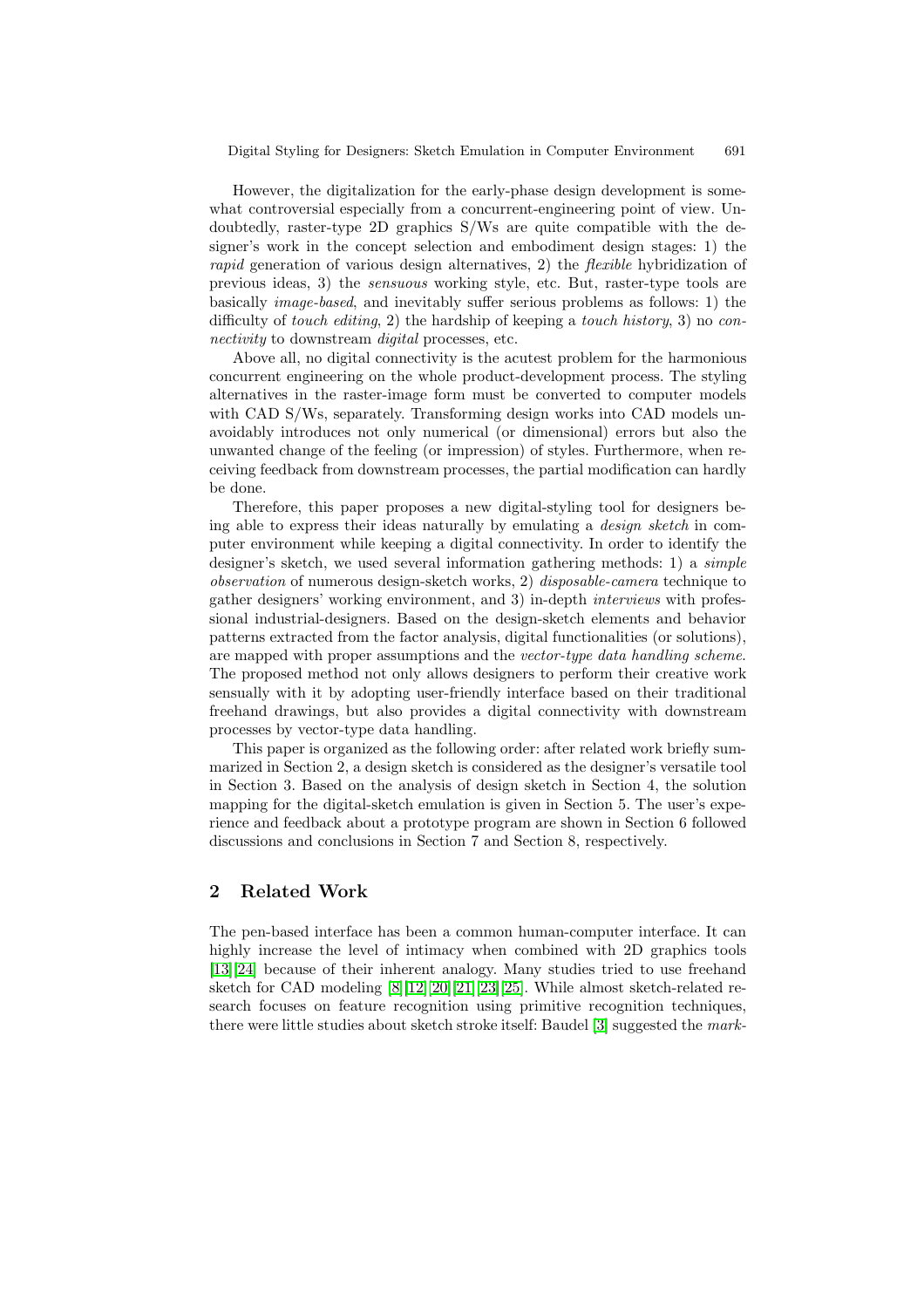*based spline modification* where an initial spline can be updated in real-time by the user's successive strokes. It looks a very intuitive tool for designers or animation creators because of its resemblance to physical behaviors. Arvo and Novins [\[1\]](#page-9-7) proposed so called the *fluid sketch* based on the continuous recognition of freehand sketches and optimal-shape morphing. It also sounds fascinating, but can distort the user's intension because the number of geometric primitives and constraints is limited. We think the fluid sketch will be useful when adopted into engineering-based S/Ws rather than styling-purposed S/Ws. Roth-Koch [\[22\]](#page-9-8) made overtures of a *B-spline fuzzy array* concept. However, this method has the difficulty of misunderstanding the intention of designers because of its off-line scheme using scanned images.

## **3 Sketch: Designer's Principal Means of Thinking**

There have been great pains to choose two keywords explain the nature of sketch, *guide* and *freehand*, despite of its definitions widely used as follows: "a rough draught of a composition or part of a composition, made in order to satisfy the artist himself on certain point of scale, composition, lighting, etc.  $[17]$ " or "a rough drawing or painting in which an artist notes down his preliminary ideas for a work that will eventually be realized with greater precision and detail [\[4\]](#page-9-10)". Although the meaning of *rough* could remain in above definitions, we wanted to explore more *tangible* words commonly used in the design field as follows:

**Definition 1.** *<sup>A</sup>* design sketch *is a* guide *drawn* freehand *for a finished work.*

In virtue of distinctive advantages of sketch as follows: 1) the *simplicity* of its way and equipment, 2) the *speed*, 3) the *easiness* to catch ideas, etc., sketch has been widely used for creative works–"the designer's principal means of thinking [\[11\]](#page-9-11)", "The act of sketching has long been embraced by architects as a versatile tool for exploratory design [\[23\]](#page-10-1)". In real product styling, the practical uses of sketch are as follows: 1) the *concept description* with texts, 2) the *shape description* with color, texture, and shading effects, 3) the *layout description* with a scale, and 4) the *final product description* with full details.

As sketch is versatile, the advantages of digitalizing it are many as: 1) the almost merits of a physical sketch can be inherited, 2) some weak points–the inaccuracy problem caused by delicate hand shaking, imperfect proportion or perspective, annoying cleaning up useless lines in the end–can be complemented, 3) the problems of storage, retrieval, and modification of physical sketches can be settled or improved, and 4) designers can easily fit the new digital tool.

## **4 Analysis of Design Sketch**

To digitalize design sketch, we conducted a wide range of observations for identifying how designers make design sketches, and how their working environment looks like. We collected numerous design-sketch works, videotaped professional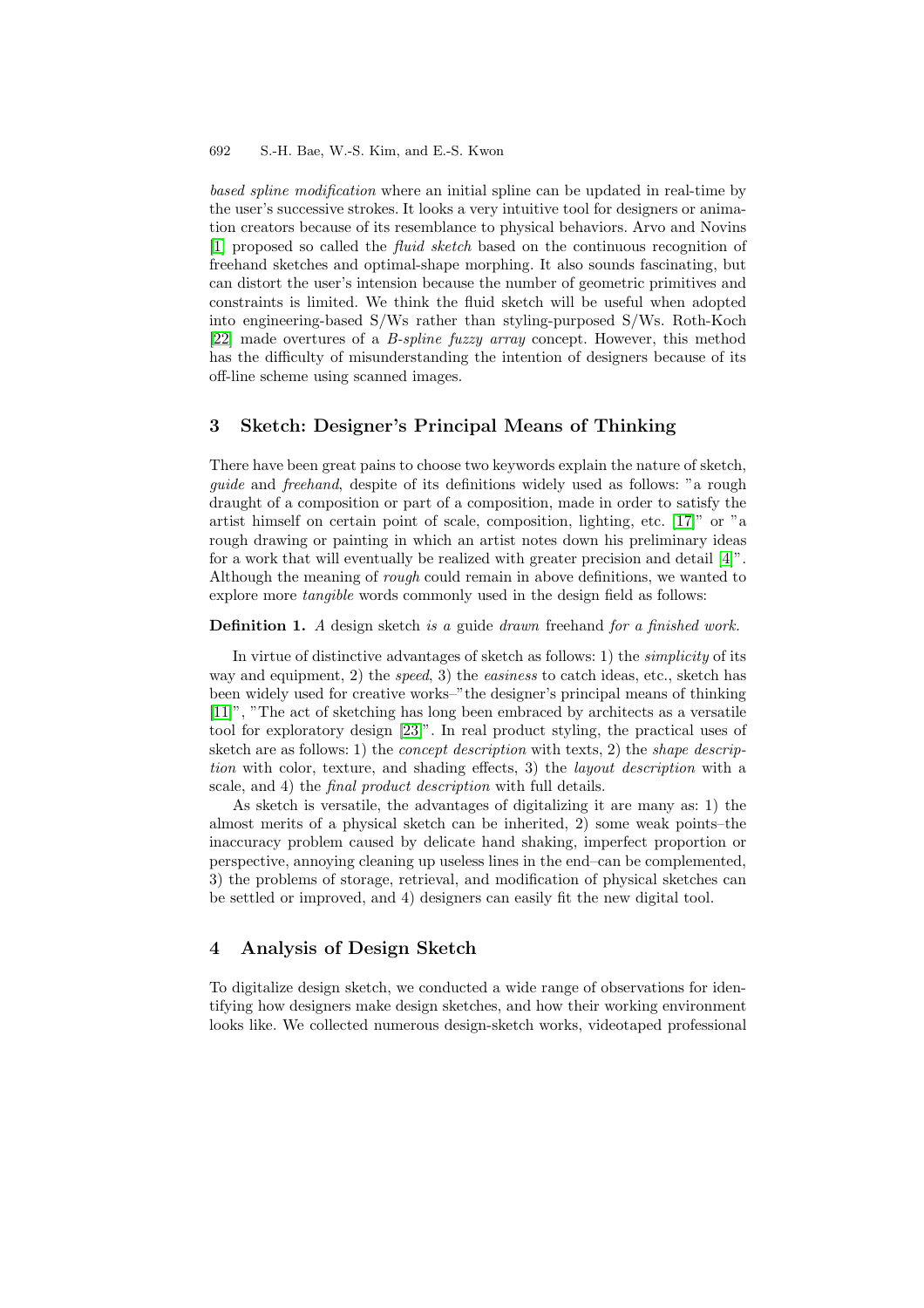industrial-designers, and interviewed them. Throughout careful observations on enormous materials, we extract several patterns on design-sketch elements and behaviors. The major findings on design-sketch elements are as follows:

- Designers do not carry a specific set of geometry primitives. Because they are always dealing with new shapes, it is impossible to work with a limited numbers of primitives.
- A complicated freeform curve is presented with several simple curves. In most cases, the simple unit curve does not have a convexity change.
- In design sketches in 3D perspective views, arbitrarily rotated ellipses are frequently used. An ellipse is generated through one stroke because it is difficult to construct by connecting open curves.
- Straight-lines are rarely used only but in *orthographic* views or as *support* lines because they can cause *visual illusion* –there has been much research on *visual illusion* or *Gestalt Theory* [\[15\]](#page-9-12)[\[16\]](#page-9-13).
- An exact circle, which is a special case of an ellipse, is limitedly used in mainly orthographic views.

Based on above observations, two propositions related design-sketch elements are made as follows:

**Proposition 1.** *There are two design-sketch elements: 1) a smooth curve without an inflection point, and 2) an arbitrarily rotated ellipse.*

**Proposition 2.** *There are two design-sketch support elements: 1) a straight line, and 2) an exact circle.*

Following are remarks on design-sketch behaviors throughout our observation:

- Drawing a single curve is composed of several consecutive actions as follows: 1) an *air-sketch*, 2) repetitive touches, 3) a decisional stroke, and 4) a cleaning-up
- An air-sketch is the process accustoms the arm's movement to draw the curve intended (it is quite similar to the golfer's putting in the air).
- Designers settle a final curve with a dark line when its shape is embodied throughout touch repetition with a light line.
- Using *see-through* (grid) box is in common for sketching 3D shapes in a perspective view [\[6\]](#page-9-14).
- A semi-tracing paper is used when creating new shapes starting from existing sketches.

Like the design-sketch element case, the several propositions about design-sketch behaviors are given as below:

**Proposition 3.** *Drawing* dimensionally *accurate curves by controlling a human body, is primarily difficult.*

**Proposition 4.** *The designer's sketching process is a kind of adaptation with touch repetition based on visual feedback.*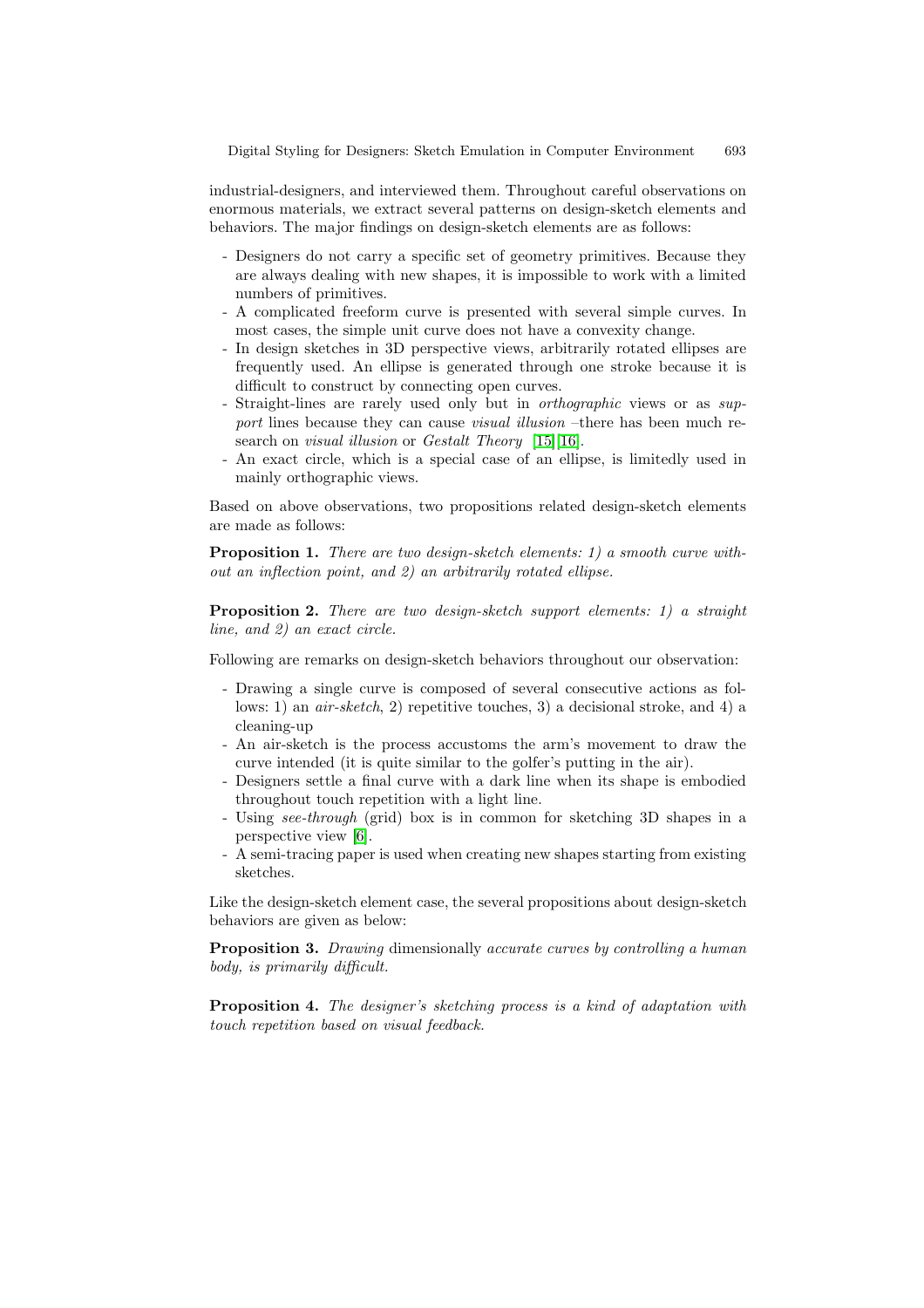**Proposition 5.** *When drawing a new curve, the existing marks of previous scribbles function as guides.*

**Proposition 6.** *The clean-up process is essential for acquiring an intended curve.*

# **5 Design-Sketch Emulation in Digital Form**

In this section, our solution for a digital design-sketch tool is developed. Two major directions are as follows: 1) the interaction between the system and user has to be emulated as a physical sketch as possible, and 2) all the scribbles are treated in the form of mathematical entities not raster images.

**5.1 Design-Sketch Element Mapping** Shown in Fig. [1](#page-4-0) is the solution mapping related to design-sketch elements. A smooth curve without an inflection point is interpreted as *simply tensionedsmooth spline*, and mapped to a *cubic* Bezier curve (we thought that the degreesof-freedom of a cubic Bezier curve are enough for the designer to fully express curves intended). An ellipses is mapped to a quadratic NURBS curve composed of four rational-quadratic Bezier curves [\[18\]](#page-9-15). Under the assumption that users themselves explicitly change the mode of elements during sketching for avoiding vagueness, the two support elements, a straight line and exact circle, are mapped to a linear Bezier curve and a quadratic NURBS curve, respectively.



<span id="page-4-0"></span>**Fig. 1.** Design-sketch element mapping

**5.2 Design-Sketch Behavior Mapping** In this section, the analyzed designers' sketching behaviors are synthesized into the sketching behavior map. The four propositions related to the designer's behavioral features are mapped to seven solutions based on the vector-type data treatment as shown in Fig. [2.](#page-5-0)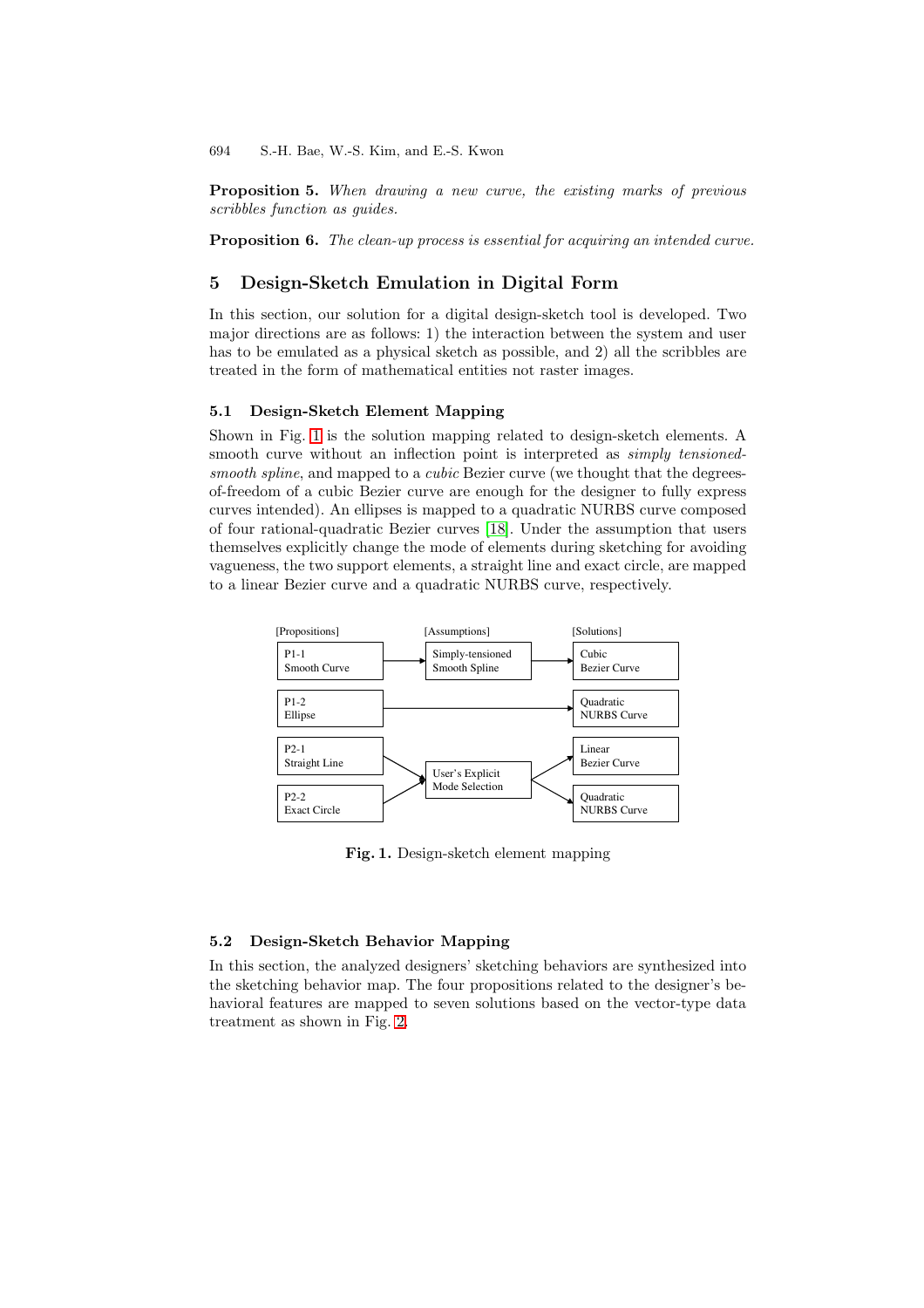

<span id="page-5-0"></span>**Fig. 2.** Design-sketch behavior mapping

Whenever the pen-point changes, the trajectory of a scribble is approximated to the corresponding mathematical model. A trajectory for a smooth curve is fitted to a cubic Bezier curve while the end points are fixed [\[5\]](#page-9-16)[\[9\]](#page-9-17)[\[18\]](#page-9-15). The approximation somewhat compensate the dimensional inaccuracy of human drawing by eliminating delicate waves caused by hand shaking–it is a kind of low-frequency filtering or *fairing*. A trajectory for an ellipse is first approximated to generalquadratic curve [\[7\]](#page-9-18)[\[10\]](#page-9-19), and then converted to a quadratic NURBS curve (only when the general-quadratic curve is discriminated as a *real ellipse* among nine possible types of it [\[26\]](#page-10-3)). The proposed method enables designers to create a satisfactory curve in their mind by allowing repetitive scribbling. When the designer decides if overlapped scribbles form an embodied shape enough to shrink a final curve, the settlement is executed with his/her explicit order. We assumed that more recent scribble is closer to an intended curve than old ones because the designer can adapt his/her drawing while receiving visual feedback. Hence, the settled curve,  $\bar{\mathbf{c}}(t)$ , is a *weighted average* of a set of scribble curves,  ${\bf c}_i|i=0,\ldots,s-1$ , given as:

$$
\bar{\mathbf{c}}(t) = \sum_{i=0}^{s-1} w_i \mathbf{c}_i(t)
$$
 (1)

where  $w_i = \frac{b^i(b-1)}{b^s-1}$ ;  $b(\geq 1)$  is the ratio of weights of two consecutive levels. The designer is able to expect the resultant curve before settlement using information designer is able to expect the resultant curve before settlement using information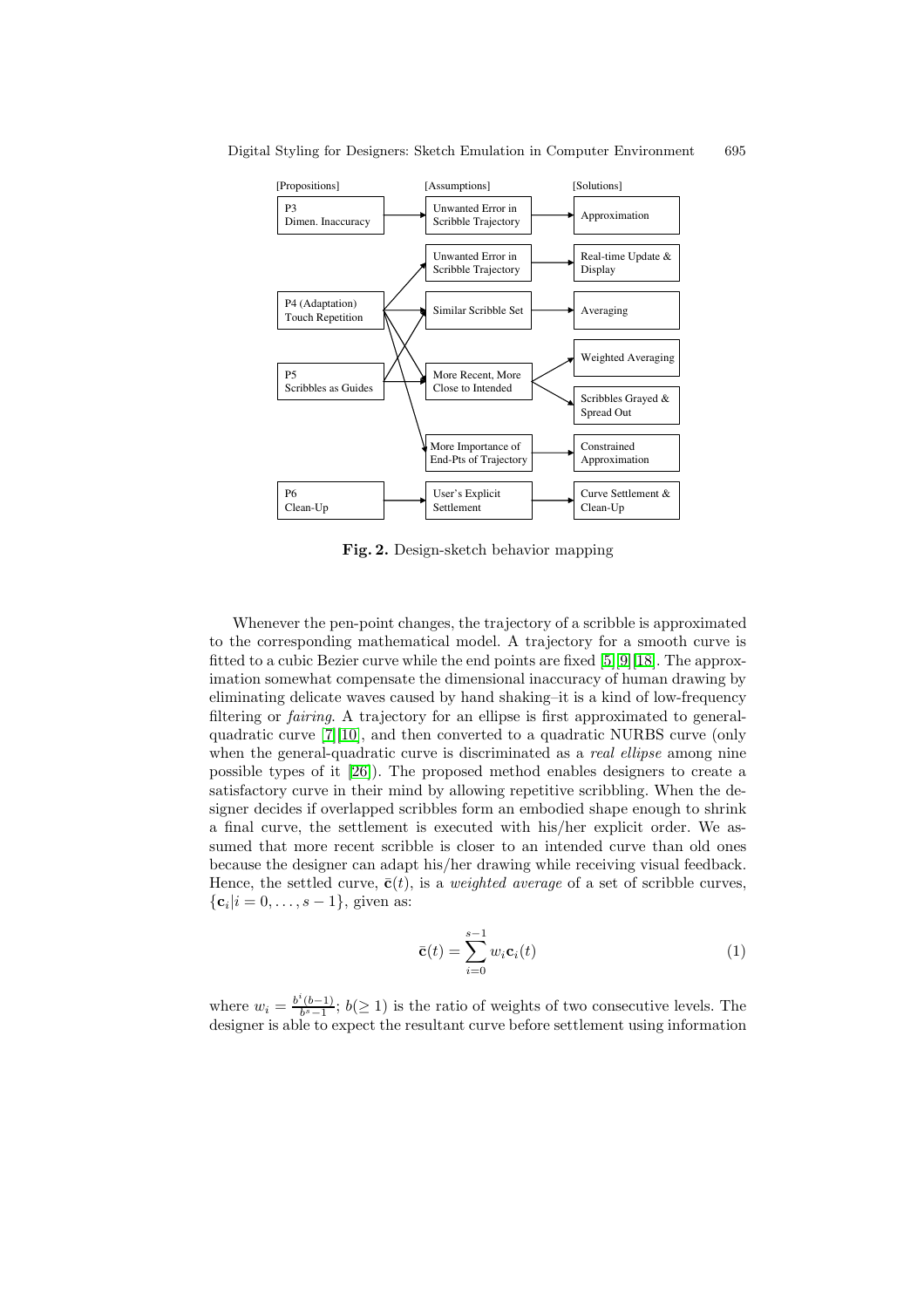provided in the forms of scribbles' display attributes, *darkness* and *width* –as the number of scribbles increases, the previous scribbles are grayed and spread out. The gray level of the  $i^{th}$  scribble,  $g[i]$ , is calculated as:

$$
g[i] = (g_{max} - g_{-\infty})(b_g^{i-s+1} - 1) + g_{max}
$$
\n(2)

where *<sup>g</sup>max* is for the latest (or current) scribble, *<sup>g</sup>*−∞ is the lower-bounded gray level  $(g[i] \rightarrow g_{-\infty}$  *as i* → −∞), and  $b_g(\geq 1)$  is the ratio of two consecutive gray levels. Similarly, the width of the  $i^{th}$  scribble is,

$$
z[i] = (z_{-\infty} - z_{min})(1 - b_z^{i-s+1}) + z_{min}
$$
\n(3)

where  $z_{min}$  is used for the latest scribble,  $z_{-\infty}(z[i] \to a_{-\infty}$  *as*  $i \to -\infty)$ , is the upper-bounded width, and  $b_z \geq 1$ .

Given in Fig. [3](#page-6-0) are illustrative examples of sketching a smooth curve and ellipse.



<span id="page-6-0"></span>**Fig. 3.** Sketching simple smooth curve and ellipse

# **5.3 Implementation**

A prototype is implemented as a *Java Applet* program using Java<sup>TM</sup> 2 Platform Standard Edition (J2SE<sup>TM</sup>), Java 3D<sup>TM</sup> API 1.3, and JAMA (Java Matrix Package) [\[14\]](#page-9-20). The main functionalities are focused on only drawing four design elements: The user can sketch curves using one hand, and input explicit orders (key-in) using the other hand simultaneously such as the change of design-sketch elements, the settlement of a curve, the unwanted scribble removal, the initialization of the program, etc. We tested the program with a commercial tablet (WACOM Intuos<sup>TM</sup>2  $9'' \times 12''$ ), and our Java Applet is available at http://vr.kaist.ac.kr/˜bae.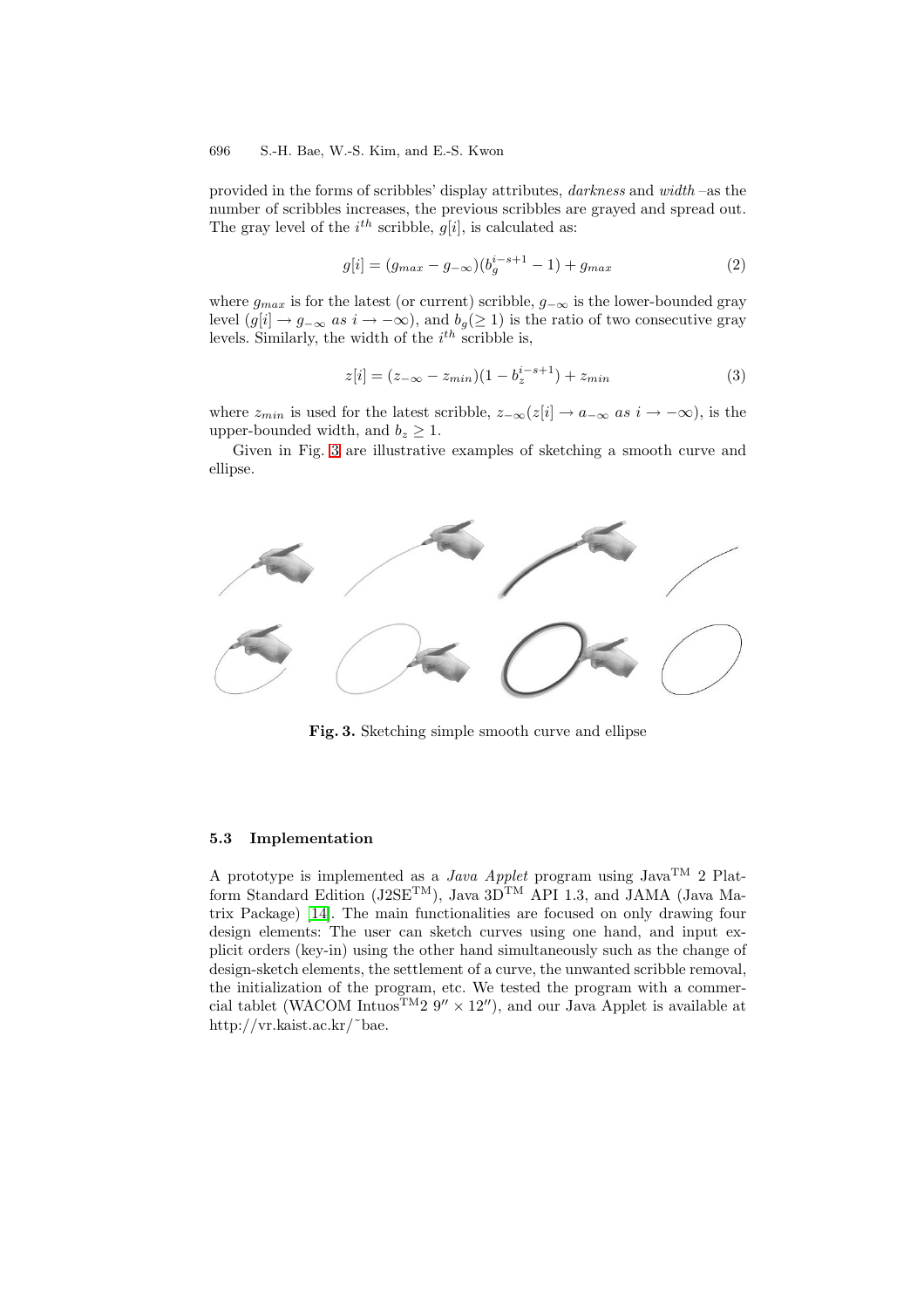# **6 User Experience**

Many professional industrial designers and graduate students tested our prototype. All of them became very skillful to use the program only with several trials (see Fig. [4\)](#page-7-0). Especially they were favorable in following points of view: 1) an intuitive way to create curves with their adaptation, 2) an intimate scribbling guide with existing scribbles grayed and spread out, 3) a natural way to create an ellipse (see Fig. [3\)](#page-6-0), 4) a smooth nature of resultant curves, etc.



**Fig. 4.** Selected design-sketches using prototype

<span id="page-7-0"></span>They remarked on many features for our program's improvement, which are listed up as below:

- Some mentioned about the direction of scribbling. They wanted our program to allow alternating of the start and end point for a smooth curve, and both clockwise and counterclockwise scribbling for an ellipse.
- Many pointed out that touch pressure is also important for natural sketching (in fact, it is one of our next step's research issues).
- A few users commented an unnecessary explicit settlement. For example, a new scribble is quite different from previous ones, the curve settlement can be automatically executed.
- Some suggested not to throw away the scribbles after curve settlement for using them as guides for another shape.
- Many people commented on editing functionalities and GUIs. These kinds of comments are supposed to be useful when developing regular S/Ws later.

# **7 Discussions**

Our strategy of *vectorizing* a scribble trajectory is a kind of *approximation*. We considered if the vectorized curve can be differ from the designer's intention. In spite of this concern, nobody complained of it. Rather, they liked the smooth appearance of resultant curves throughout approximation. It can be thought that the adaptation based on visual feedback is more important than numerical accuracy.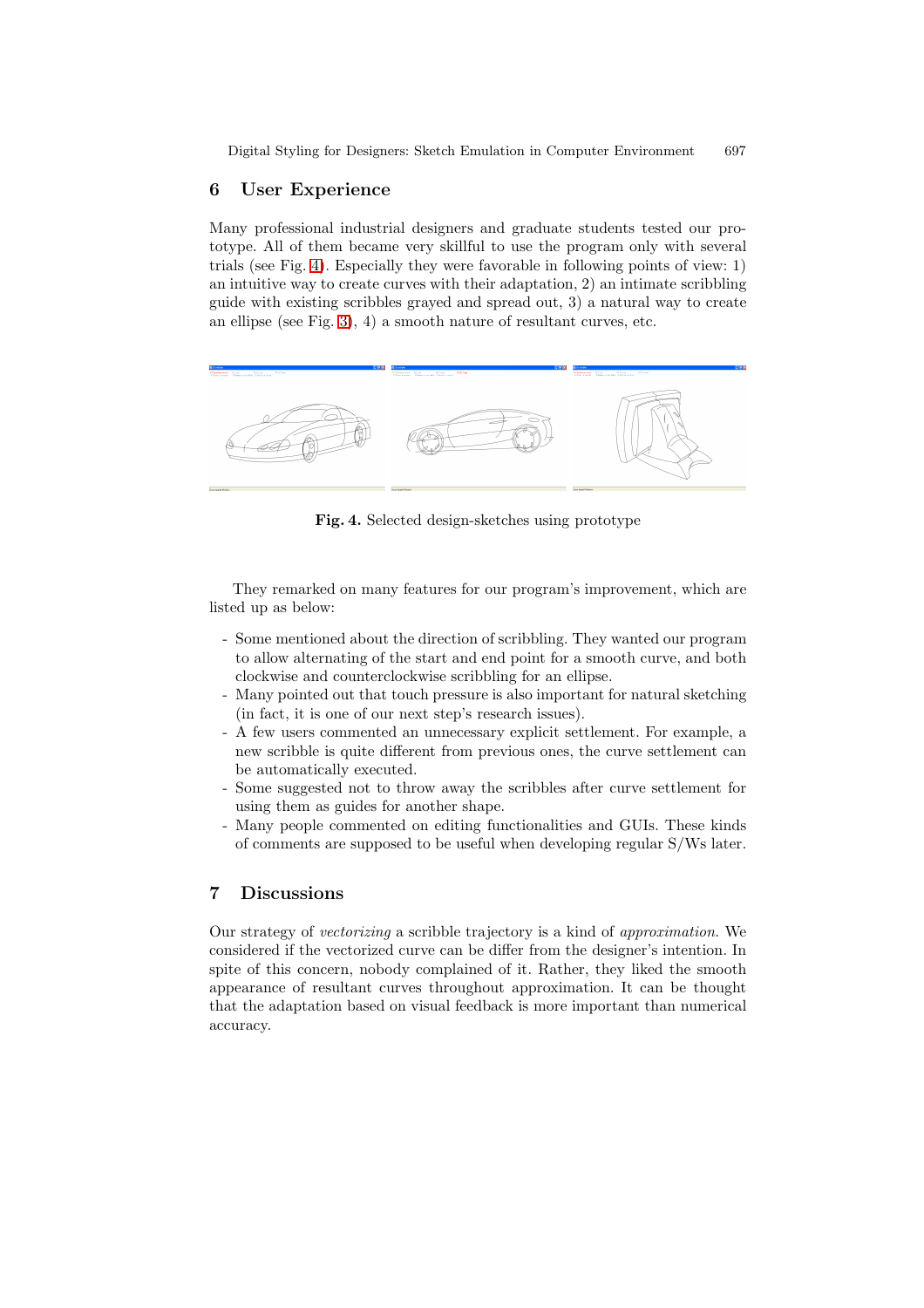No matter how the designer tries, the adaptation will not be possible if the degrees-of-freedom the model curve has are not enough. We chose a cubic Bezier curve as the model curve for a smooth curve, and it looks proper so far because there were no complaints among product designers (however, usual graphic designers require more flexible curves for their work). For finding the *optimal* degree, a quantitative study will be followed. Similarly, we are now planning to find optimal parameters for the calculating weighted average, scribbles' gray level and width (in fact, these values can be customized by users as treated as S/Ws' options).

Although we analyzed that one of the major design-sketch elements is a smooth curve *without* an inflection point in Section 4, we did not impose any actual convexity constraint when approximating a scribble trajectory to a cubic Bezier curve (the convexity imposing introduce a NLP problem [\[19\]](#page-9-21)). We intend to test this strong constraint imposing, but which possibly cause the distortion of the designer's intension (almost designers did not agree with this idea).

### **8 Conclusions**

In this paper, a new digital-styling tool for the designer's creative work, was suggested by emulating a physical design-sketch in computer environment. In order to identify the process of designers' sketch, we performed several information gathering methods including the simple observation of numerous designers' sketch works, disposable-camera techniques, and in-depth interviews. Based on the factor analysis of a design sketch, design-sketch elements and design-sketch behaviors are extracted, and mapped to digital functionalities for developing vector-type graphics S/Ws. The proposed method was implemented as a simple Java Applet program, and set a high value by a professional industrial-designer group.

By digitalizing a design sketch, while the merits of a physical sketch are wholly inherited, the demerits of physical sketch (for example, storage, retrieval, edit, etc.) can be complemented. This new digital media can easily be for the designer's actual work without serious resistance. Because our digital-styling tool was designed on vector-type data treatment scheme, it can resolve the many problems raster-type graphics S/Ws have. Most of all, it can provide a digital connectivity with the downstream process, and allow concurrent engineering throughout the whole product-development process.

The proposed digital-sketch concept has a lot of possibilities to be extended as follows: 1) a new form of regular vector-type 2D graphics S/W by including advanced functions such as editing, filleting, concatenating, neutral file in/out, etc., 2) a plug-in form of existing vector-type graphics or CAD S/Ws as a 2D input device, 3) an alternative user-interface method for most sketch-based applications, 4) a direct 3D freeform-shape creation S/W for design professionals [\[2\]](#page-9-22).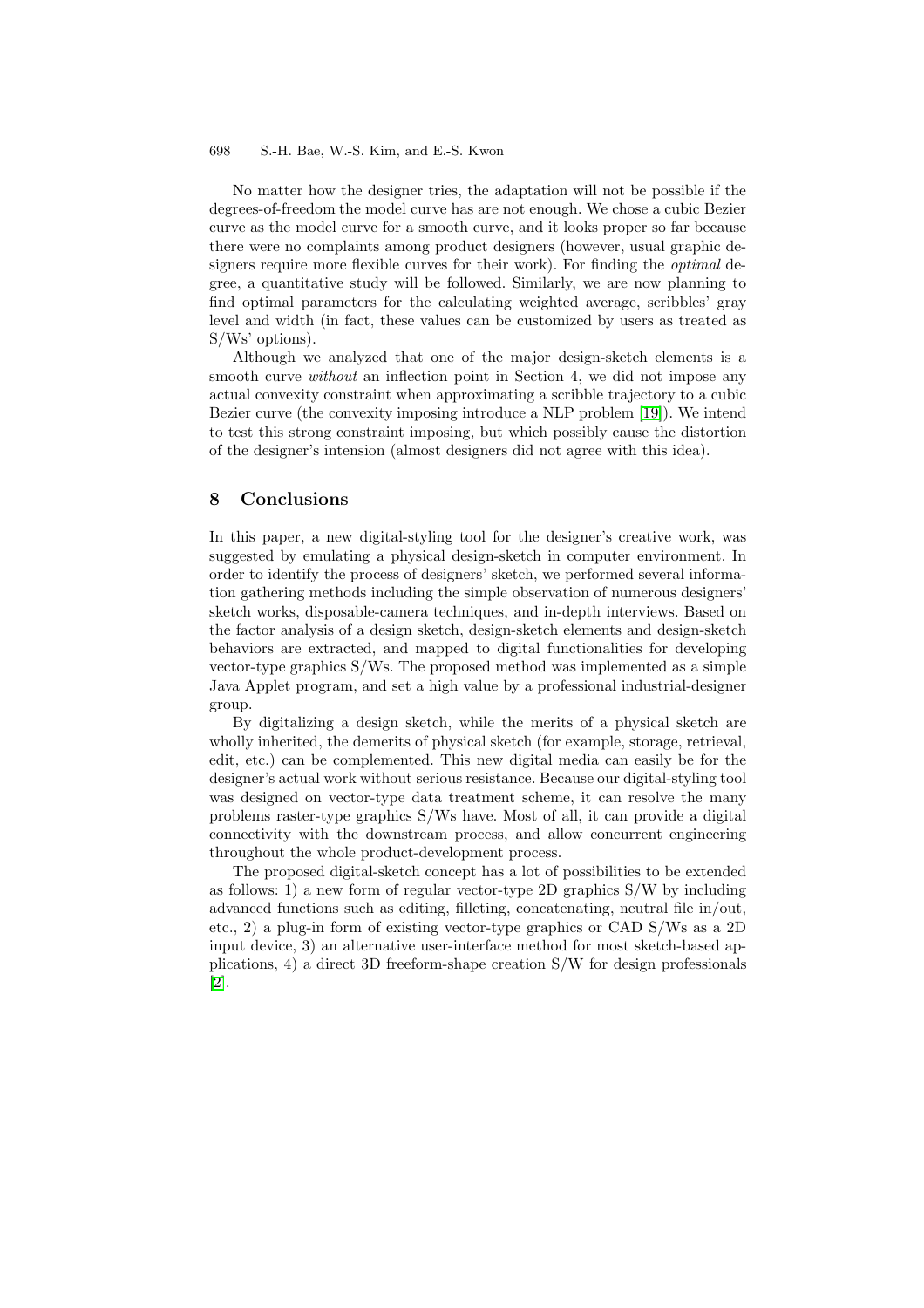# <span id="page-9-0"></span>**Acknowledgements**

We sincerely thank a lot of designers and the graduate students of Department of Industrial Design, KAIST, who tested our program and gave valuable comments. Especially, we express our gratitude to the designers of Team Design, Design Dream, who permitted us to videotape their sketch work.

## <span id="page-9-7"></span>**References**

- 1. Arvo, J., Novins, K.: Fluid Sketches: Continuous Recognition and Morphing of Simple Hand-Drawn Shapes. The Proceedings of UIST (2000)
- <span id="page-9-22"></span>2. Bae, S.-H., Kijima, R., Kim, W.-S.: Digital Styling for Designers: 3D Plane-Symmetric Freeform Curve Creation Using Sketch Interface. The Proceedings of CGGM (2003)
- <span id="page-9-6"></span>3. Baudel, T.: A Mark-Based Interaction Paradigm for Free-Hand Drawing. The Proceedings of UIST (1994)
- <span id="page-9-16"></span><span id="page-9-10"></span>4. http://www.britanica.com
- <span id="page-9-14"></span>5. Choi, B.K.: Surface Modeling for CAD/CAM. Elsevier, NY (1991)
- 6. Doblin, J.: Perspective: A New System for Designers. Whitney Publications, NY (1956)
- <span id="page-9-18"></span>7. Eberly, D.H.: 3D Game Engine Design: A Practical Approach to Real-Time Computer Graphics. Morgan Kaufmann, San Francisco (2001)
- <span id="page-9-2"></span>8. Eggli, L., Hsu, C.-Y., Bruderlin, B.D., Elber, G.: Inferring 3D Models from Freehand Sketches and Constraints. CAD, 29(2) (1997) 101-122
- <span id="page-9-17"></span>9. Farin, G.: Curves and Surfaces for Computer Aided Geometric Design: A Practical Guide 5th Edition. Academic Press, NY (2002)
- <span id="page-9-19"></span>10. Faugeras, O.D., Herbert, M.: The Representation, Recognition and Locating of 3-D Objects. Int. J. of Robotics Research 5(3) (1986) 27-52
- <span id="page-9-11"></span><span id="page-9-3"></span>11. Herbert, D.M.: Architectural Study Drawings. John Wiley & Sons, NY (1993)
- 12. Hwang, T., Ullman, D.: The Design Capture System: Capturing Back-of-the Envelope Sketches. J. for Eng. Design 1(4) (1990) 339-353
- <span id="page-9-1"></span>13. Igarashi, T., Matsuoka, S., Kawachiya, S., Tanaka, H.: Interactive Beautification: A Technique for Rapid Geometric Design. The Proceedings of UIST (1997)
- <span id="page-9-20"></span><span id="page-9-12"></span>14. http://math.nist.gov/javanumerics/jama/
- <span id="page-9-13"></span>15. Koffka, K.: Principles of Gestalt Psychology. Harcourt Brace, NY (1935)
- 16. Kohler, W.: Gestalt Psychology: An Introduction to New Concepts in Modern Psychology. Liverright Publishing Company, NY (1947)
- <span id="page-9-9"></span>17. Murray, P., Murray, L.: Penguin Dictionary of Art & Artists. Penguin Books, London (1976)
- <span id="page-9-21"></span><span id="page-9-15"></span>18. Piegl, L., Tiller, W.: The NURBS Book. Springer-Verlag, NY (1995)
- 19. Pigounakis, K.G., Kaklis, P.D.: Convexity-Preserving Fairing. CAD 28(12) (1996) 981-994
- <span id="page-9-4"></span>20. Pugh, D.: Designing Solid Objects Using Interactive Sketch Interpretation. The Proceedings of Symposium on Interactive 3D Graphics (1992)
- <span id="page-9-5"></span>21. Qin S., Wright D., Jordanov I.: From On-line Sketching to 2D and 3D Geometry: A System Based on Fuzzy Knowledge. CAD 32(14) (2000) 851-866
- <span id="page-9-8"></span>22. Roth-Koch, S.: Generating CAD Model from Sketches. The Proceedings of Workshop on Geometric Modelling (2000)